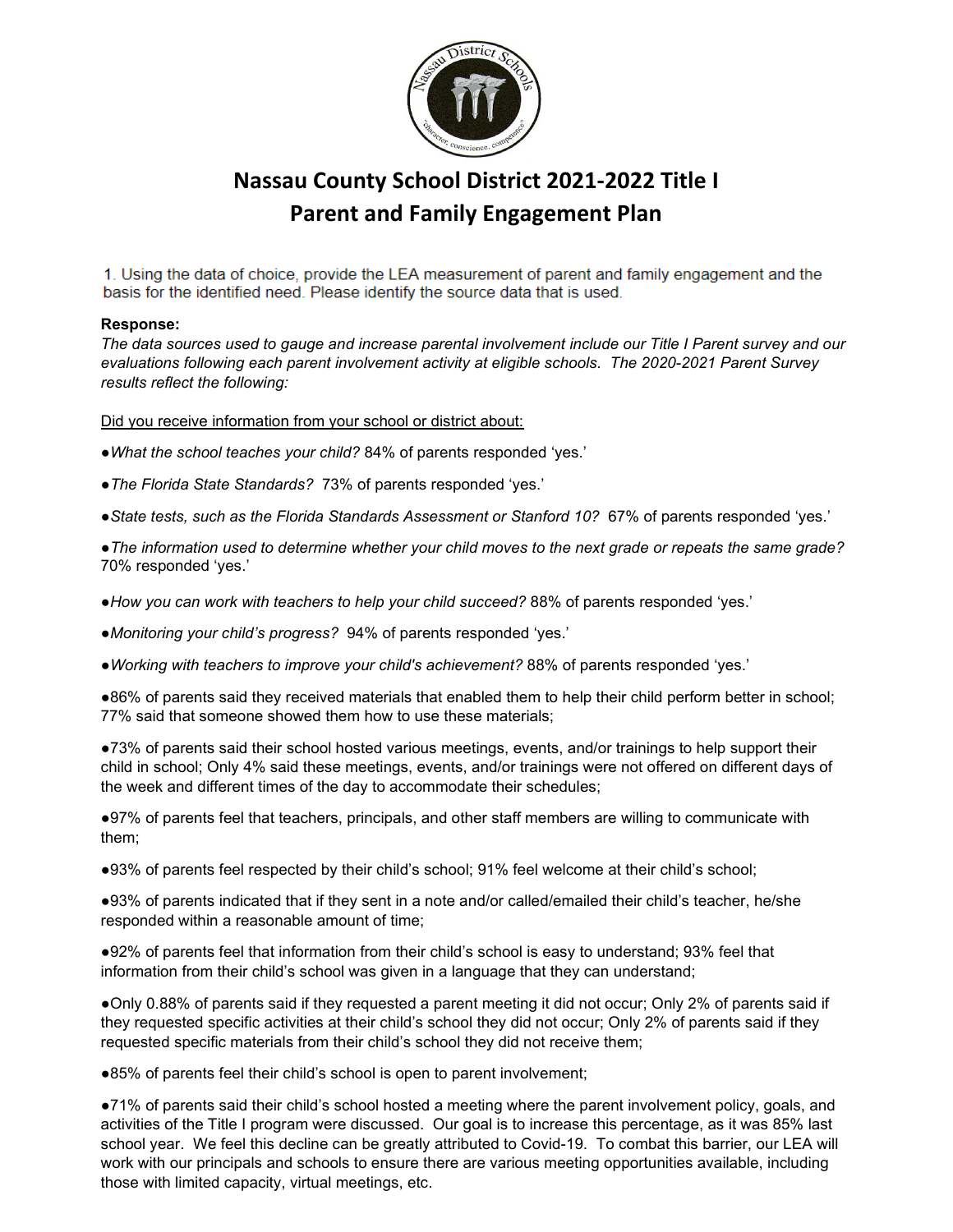# 2. Parent & Family Engagement Mission Statement (Optional)

The parent and family engagement mission of the Nassau School district is to involve parents in regular, twoway, and meaningful communication involving student academic learning (weekly communication folders, parent conferences, school reach messages), as well as other school activities (parent and family engagement nights).

3. List the budget line items that are associated with this area.

During the 2021-2022 school year, our schools will use parent and family engagement funds in the following ways:

Function/Object 6150-510 Supplies for parent workshops/meetings, parent curriculum nights, Bingo for Books, and any other parent and family engagement activities specified in the Comprehensive Needs Assessment of Title I schools- copy paper, trade books, pencils, zip-lock bags, food, instructional manipulatives, student planners, and take-home folders. The total amount for this activity is \$17,513.72.

Function/Object 6150-373 Communications- Postage for mail-outs of parent communications (School Level Expenditure). The total amount for this activity is \$1,050.00.

Function/Object 6150-390 Other Purchased Services- Printing of parent newsletters, planners, calendars, and take-home folders (School Level Expenditure). The total amount for this activity is \$4,600.00.

Function/Object 6150-390 Other Purchased Services- Printing of the Title I Parent Handbook and Parent Survey (District Level Expenditure). The total amount for this activity is \$3,000.00.

# 4. Engagement of Parents

Describe the actions the LEA will take to engage parents in the following required policies/plans:

- LEA-wide parent and family engagement policy (PFEP)[Section 1116(2)];
- LEA plan [Section 1112(b)] and
- How the funds reserved for parent and family engagement will be spent [Section 1116(a)(3)].

Parents are encouraged to participate in the Title I Survey and the SAC committee through newsletters, announcements, and flyers. Nassau County School District uses survey data and SAC meetings to involve parents in the PFEP LEA Plan and decisions on how the reservation will be spent. Parent comments are reviewed and discussed by principals, the Title I parent group, and the Title I Coordinator. Upon reflection of the feedback, changes are made.

5. Technical Assistance

- Describe the actions the LEA will take to provide coordination, technical assistance, and other support necessary to assist Title I, Part A schools in planning and implementing effective parent and family engagement activities which build the capacity of parents to improve the academic achievement of their child and overall school performance [Section 1116(a)(2)(B and C) and 1116(e)(1-14)].
- Include a description of the process the LEA will use to review the school-level PFEP to ensure compliance with all requirements of Section 1116 [34 CFR 200.21(c and d)].
- Include information on how the LEA will provide other reasonable support for parent and family engagement activities under Section 1116 as parents may request [Section 1116(e)(14)].

Each school will conduct PFE workshop activities to assist parents in understanding the curriculum and how to help their child achieve. The LEA will provide Title I Parent's Desk References to parents including content such as ESSA Parents-Right-To Know details, etc. The Program Manager will review school-level PFEP policies utilizing a rubric (Section 1116 as supplied by FLDOE), and will take the following actions: 1. Require that each SIP contains PFE strategies, 2. Collaborate with school leadership to provide technical assistance regarding effective PFE activities, 3. Attend local SAC meetings or open house/annual Title I activities to present PFE information, and 4. Monitor the implementation of each school's PFEP through the year by examining parent sign-in sheets and purchase orders, as well as parent participation in the SAC and PTO.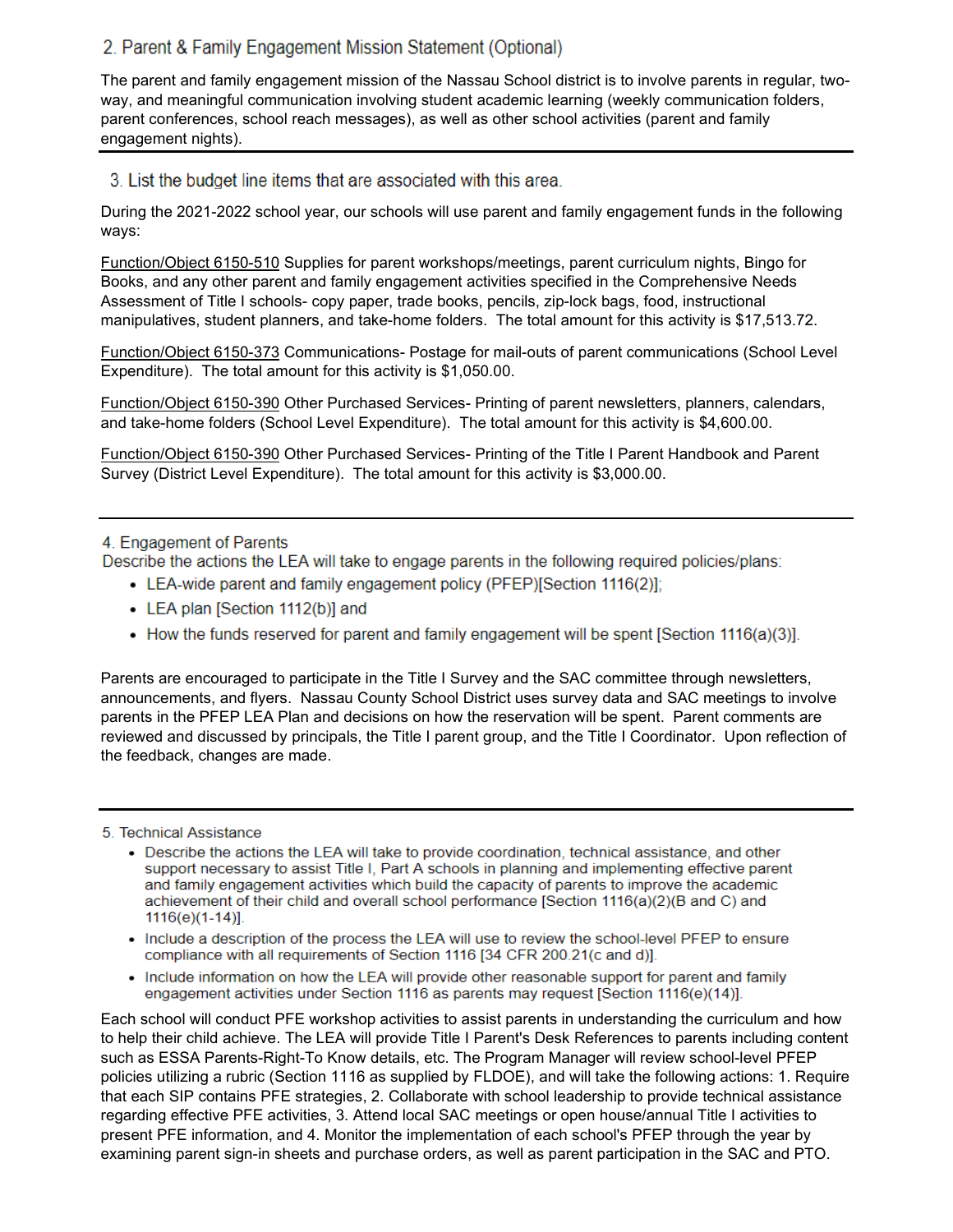Parents have opportunities through the year to make requests for activities and/or services via their principal that will help them better assist their child.

#### 6. Coordination and Integration

Describe how the LEA will coordinate and integrate parent and family engagement strategies from Title I. Part A of with other federal programs (including but not limited to Head Start, Parents as Teachers, Home Instruction Program for Preschool Youngsters (HIPPY), Voluntary Pre-Kindergarten, Title I, Part C and Part D, Title III, and Title IV, Part A) [Sections 1116 (a)(2)(D) and 1116(e)(4)]. In the text box, please include the name of the federal program and describe how parent and family engagement strategies are coordinated.

Title I, Part A personnel support school administrators in joint meetings with Head Start and CARRT in providing programs for transition activities for various preschool programs. We support the use of Child Find services and IDEA so that a free appropriate public education can be made available to all eligible children. The Elementary Education Director serves on the board and attends joint meetings with the Clay, Nassau, Baker, and Bradford Early Learning Coalition and communicates necessary needs. We coordinate with Episcopal Children's Services to ensure a summer voluntary preschool program. We assist the Title IX Homeless Program with individual student needs. In addition, we contribute the remainder of the Homeless liaison's salary that is unable to be funded through the Title IX grant in order to ensure the stability of this program. We work with Title III to assist parents/children with English language acquisition. We work with Title II to ensure school personnel receive needs driven PD.

## 7. Annual Evaluation

With the inclusion of parents, describe the actions the LEA will take to conduct an annual evaluation of the content and effectiveness of this parent and family engagement policy in improving the academic quality of the Title I, Part A schools [Section 1116(a)(2)(E)].

We will conduct an annual evaluation of the content and effectiveness of our PFEP. We will identify barriers to greater participation by parents in PFE activities (with particular attention paid to parents who are economically disadvantaged, are disabled, have limited English proficiency, have limited literacy, or are of any racial or ethnic minority background). We will use the evaluation findings to revise our PFE policies. We will: 1. Ensure the district SAC annually reviews/revises the evaluation on a needed basis, 2. Survey parents/staff to get feedback and evaluate the district PFEP, 3. Include PFE questions in climate surveys of all district schools, 4. Utilize PFE online surveys and provide a paper/pencil option, 5. Ensure forms are culturally sensitive to all backgrounds, 6. Ensure administrators utilize survey results for planning the next year's project, 7. Maintain documented proof (sign-in sheets, agendas).

8. Building Capacity

If the LEA plans to implement LEA-wide parent and family engagement activities, describe the actions that will be taken to build the schools' and parents' capacity. The plan should demonstrate a partnership among the school, the parents, and the community to improve student academic achievement [Sections] 1116(a)(2)(C), 1116(e)(1-14)]. Please formulate your responses as follows:

- A. List each specific activity.
- B. Provide the frequency and duration of each activity.
- C. Using the most current evidence-based research, detail how it supports the activity (ies) being implemented.
- D. What method(s) will be used to evaluate the implementation & effectiveness of the activity(ies) listed and how often will this evaluation occur?

A. Dissemination of Parent Information: Title I Parent Handbook/Title I website materials- Families will receive information necessary for support from their school/district regarding PFE activities and Title I information, B. August-May (one-time/ongoing) C. According to *School, Family, and Community Partnerships: Your Handbook for Action* by Joyce L. Epstein and Associates "Two-way communications increase understanding and cooperation between school and home and shows students that their teachers and parents are in contact with each other to help them succeed in school. Schools may conduct low-tech and high-tech communications to match families' favorite or most efficient connections," D. Evidence will exist within the availability of these documents/proof of obtaining the documents, A. Title I Surveys-Parents/Teachers will complete an annual survey that provides a framework for our future plans in training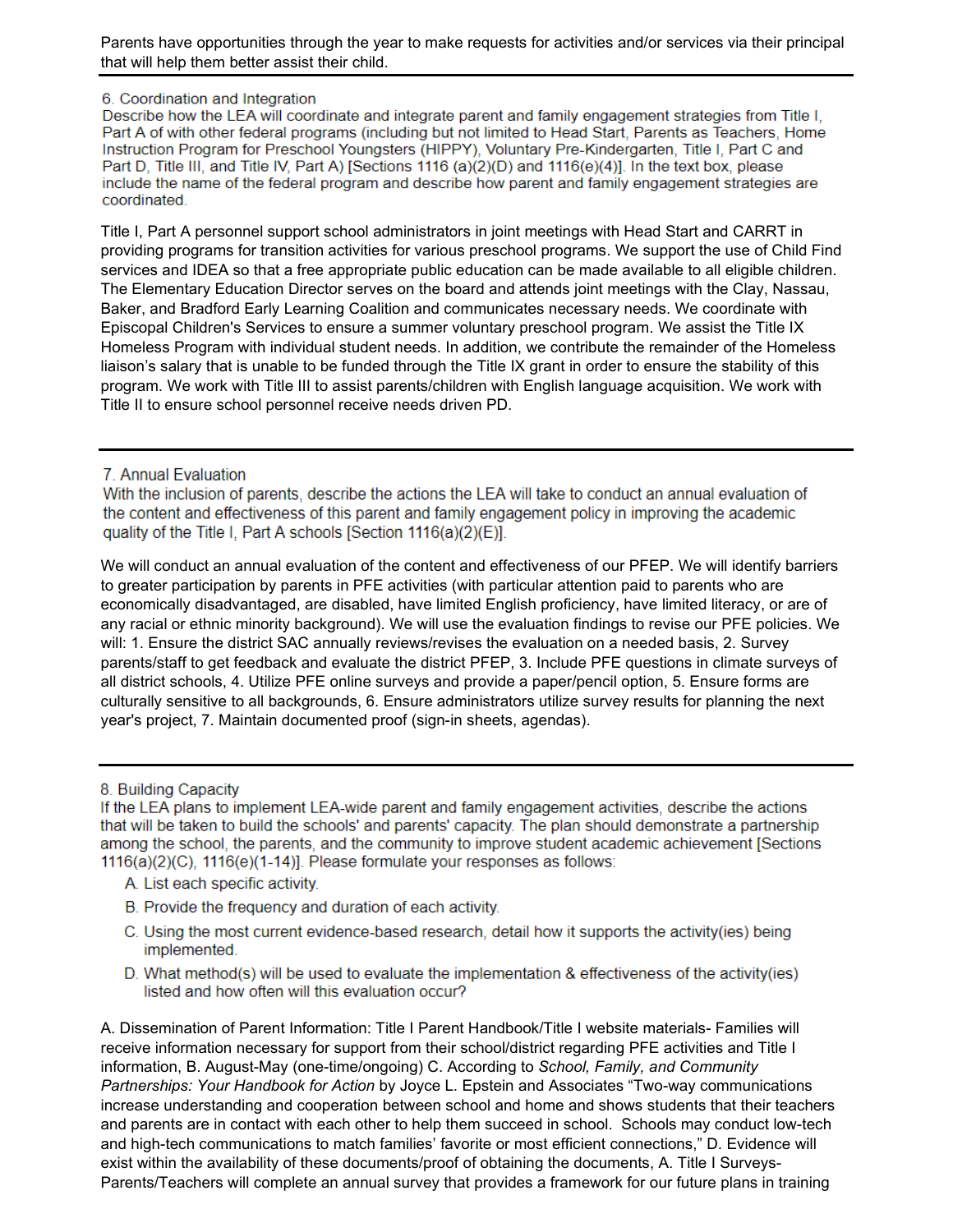and support to obtain high academic achievement for all students, B. November-December (one time), C. According to *School, Family, and Community Partnerships: Your Handbook for Action* by Joyce L. Epstein and Associates "Surveying parents is an efficient way to use parent input to inform action." D. The survey will demonstrate the effectiveness of current PFE support used to frame future activities and training.

# 9. Staff Training

Describe the professional development activities the LEA will provide, with the assistance of the schools and parents, to educate staff on the value and utility of contributions of parents; how to reach out to, communicate with, and work with parents as equal partners; the implementation and coordination of parent programs; and how to build ties between parents and the school [Section 1116(e)(3)]. Please formulate your responses as follows:

- A. List each specific activity.
- B. Provide the frequency and duration of each activity.
- C. Using the most current evidence-based research, detail how it supports the activity(ies) being implemented.
- D. What method(s) will be used to evaluate the implementation & effectiveness of the activity(ies) listed and how often will this evaluation occur?

A. Collaborative meetings between School Administration, Staff Development Office, and Title I Project Manager where administrators become more aware of the value of parent contributions, B. August-May (monthly/one hour), C. According to *School, Family, and Community Partnerships: Your Handbook for Action* by Joyce L. Epstein and Associates "District facilitators must provide ongoing professional development and technical assistance to enable all school Action Teams for Partnerships (ATPs) to keep improving the quality of their partnership programs and practices every year," D. Agendas/presentation materials, A. PFE Staff Training where staff become more aware of the value of parent contributions, B. August (one-time/one hour training by the Administrative Services Office), C. According to *School, Family, and Community Partnerships: Your Handbook for Action* by Joyce L. Epstein and Associates "Teamwork at the school level ensures that one person working alone is not in charge of parents. Rather, all partners in education work together on the partnership agenda for student success in a school," D. Agendas of meetings/presentation materials, A. Volunteer Orientations where parents become familiar with ways they can participate within their child's school community/disseminate and train on volunteer handbook, B. August-October (one-time/one hour), C. According to *School, Family, and Community Partnerships: Your Handbook for Action* by Joyce L. Epstein and Associates "Providing meaningful volunteer opportunities and recognizing families for their contributions lead to innovative volunteer engagement," D. Agendas/presentations/sign-in sheets.

10. Communication and Accessibility

Describe how the LEA will provide full opportunities for participation in parent and family engagement activities for all parents (including parents with limited English proficiency, disabilities, and migratory children). Include how the LEA plans to share information related to school and parent programs, meetings, school reports, and other activities in an understandable and uniform format and to the extent practical, in a language parents can understand [Section 1116(e)(5) and 1116(f)].

To ensure information is sent to the parents of participating children in an understandable format, including alternative formats upon request, and, to the extent practicable, in a language the parents can understand, our district will take the following actions: 1. Utilize a computer-based translation program and personnel to provide translations of all Title I, Part A parent correspondence. Such translations will be based on the needs of the families served, 2. Offer the services of the translator to the schools upon request through collaboration with Title III, 3. Apprise parents of the handicapped accessibility of all district facilities, 4. Utilize the district SI team to determine any expressed needs for format revisions to any district document. Parents with LEP, disabilities, and migrant children are provided full opportunities to participate in PFE activities. Upon request, the Title I program will ensure parents of LEP are provided translation services at PFE events.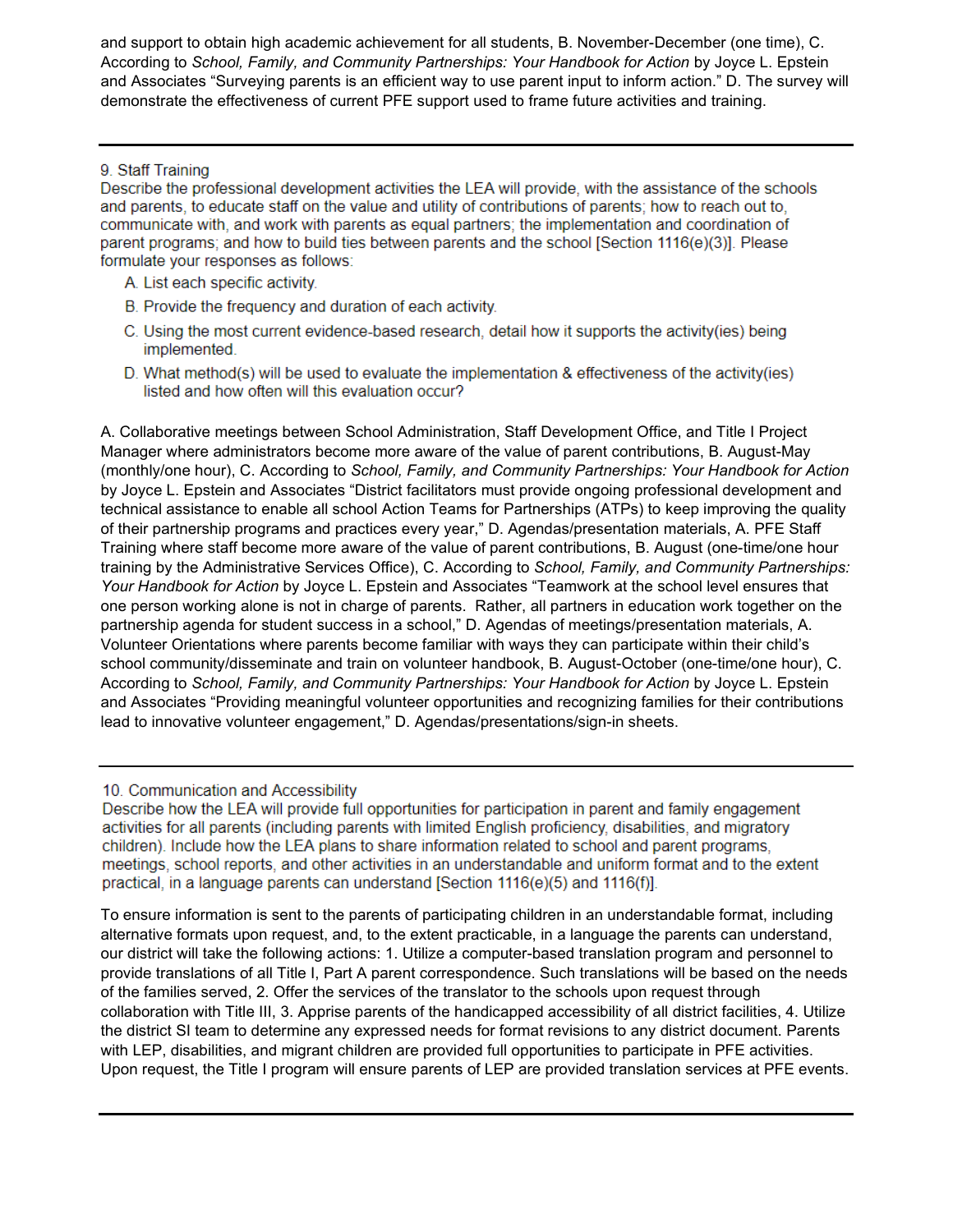11. Discretionary Activities

The LEA parent and family engagement policy may include additional discretionary activities that the LEA, in consultation with the parents, chooses to undertake to build parents' capacity for involvement in the school and school system to support their children's academic achievement [Section 1116(e)]. • Check here if the LEA does not plan to implement the discretionary parent and family engagement activities.

If your district does plan to implement these activities, please formulate your responses as follows:

A. List each specific activity.

- B. Provide the frequency and duration of each activity.
- C. Using the most current evidence-based research, detail how it supports the activity (ies) being implemented.
- D. What method(s) will be used to evaluate the implementation & effectiveness of the activity(ies) listed and how often will this evaluation occur?

# **Evaluation of the Previous Year's Parental Involvement Plan**

### 12. Building Capacity Summary

Provide a summary of the activities offered to help build the capacity of parents to improve their the academic achievement of their child or children [Section 1116(e)(1-2)]. Please formulate your responses as follows:

- A. List each specific activity.
- B. Provide the frequency and duration of each activity.
- C. Detail how current evidence-based research indicated the activity (ies) would be effective, or likely be effective, in improving student achievement.
- D. What method(s) were used to evaluate the implementation and effectiveness of the activity(ies) listed and how often did this evaluation occur?

A. PFE Workshops/Parent Nights based on curriculum (Math, Reading, Science, STEAM, Bingo for Books), B. August-May (two hours each/approximately 5 per school), C. Parents gain knowledge of strategies to use in strengthening their child's math, reading, science, technology, and art skills; the state's academic standards; and state and local assessments. Supports parents by building their capacity to help their child at home. According to *School, Family, and Community Partnerships: Your Handbook for Action* by Joyce L. Epstein and Associates "School-community partnerships focused on academic subjects have been shown to enhance students' attitudes toward and efforts in these subjects, as well as the attitudes of teachers and parents," D. At the end of each PFE Workshop/Parent Night, parents are asked to complete a survey to determine the effectiveness of the event in meeting its anticipated goal. Parents provide comments and feedback, which is then reviewed at upcoming SAC Meetings. This information is used to evaluate the implementation and effectiveness of the activity. The surveys occur after each parent function. The SAC Meetings occur once per month.

### 13. Staff Training Summary

Provide a summary of the professional development activities provided by the LEA to educate staff on the value and utility of contributions of parents; how to reach out to, communicate with, and work with parents as equal partners; the implementation and coordination of parent programs; and how to build ties between parents and the school [Section 1116(e)(3)]. Please formulate your responses as follows: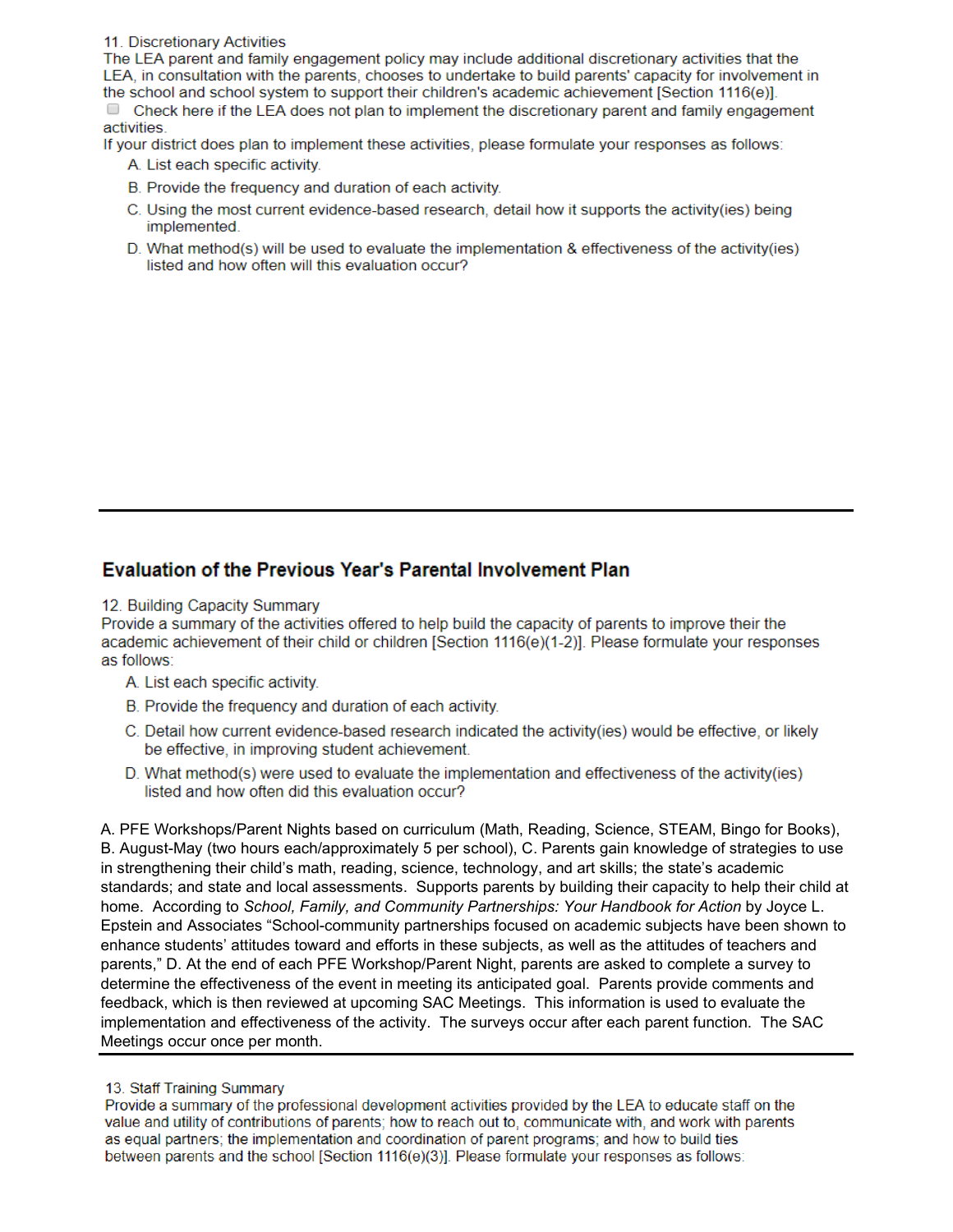- A. List each specific activity.
- B. Provide the frequency and duration of each activity.
- C. Detail how current evidence-based research indicated the activity (ies) would be effective, or likely be effective, in improving student achievement.
- D. What method(s) were used to evaluate the implementation and effectiveness of the activity(ies) listed and how often did this evaluation occur?

A. Parent and Family Engagement Principal Training- Principals' Meeting where administrators become more aware of the value and utility of parent contributions; how to reach out to, communicate with, and work with parents as equal partners; how to implement and coordinate parent programs; and how to build school/home ties, B. One meeting district-wide per year/one hour, C. According to *School, Family, and Community Partnerships: Your Handbook for Action* by Joyce L. Epstein and Associates "District facilitators must provide ongoing professional development and technical assistance to all school Action Teams for Partnerships (ATPs) to keep improving the quality of their partnership programs and practices every year, " D. We will keep record of participation at Principal PFE trainings. We will also keep record of parent function agendas to ensure the strategies and methods were implemented at parent nights. In addition, the LEA will visit schools regularly to ensure strategies and methods are being followed through.

A. Parent and Family Engagement Teacher Training- School Staff Meetings where teachers will become more aware of the value and utility of parent contributions; how to reach out to, communicate with, and work with parents as equal partners; how to implement and coordinate parent programs; and how to build school/home ties, B. Nine (one per school per year/one hour), C. According to *School, Family, and Community Partnerships: Your Handbook for Action* by Joyce L. Epstein and Associates "Teamwork at the school level ensures that one person working alone is not in charge of parents. Rather, all partners in education work together on the partnership agenda for student success in school," D. We will keep record of participation at Teacher PFE trainings. We will also keep record of parent function agendas to ensure the strategies and methods were implemented at parent nights. In addition, the LEA will visit schools regularly to ensure strategies and methods are being followed through.

A. Parental and Family Engagement Training- Parent Orientation where parents will become familiar with ways in which they can actively participate within their child's school community, disseminate and train on volunteer handbook, B. Nine (one per school per year/one hour), C. According to School, Family, and Community Partnerships: Your Handbook for Action by Joyce L. Epstein and Associates "Providing meaningful volunteer opportunities and recognizing families for their contributions leads to innovative volunteer engagement," C. We will keep sign-in sheets to determine parent attendance. School SAC Committees will discuss the effectiveness of this event and whether changes need to be made. If something is ineffective, the SAC Committee will develop a plan to correct it.

#### 14. Private School Summary

Provide a summary of the parent and family engagement activities provided for private schools implementing a Title I, Part A program [Section 1120(a)(1)]. Please formulate your responses as follows:

- A. List each specific activity.
- B. Provide the frequency and duration of each activity.
- C. Detail how current evidence-based research indicated the activity(ies) would be effective, or likely be effective, in improving student achievement.
- D. What method(s) were used to evaluate the implementation and effectiveness of the activity(ies) listed and how often did this evaluation occur?

A. Professional and Technical Services- Contract with St. Michael Academy to provide tutoring (private school reservation). The total amount for this activity is \$12,612.74, B. Tutoring will begin on August 10, 2021 and conclude on April 30, 2022. It will be four hours per day and will occur Monday through Friday, except on the private school's "No School Day" or "Early Dismissal Day," C. According to *School, Family, and Community Partnerships: Your Handbook for Action* by Joyce L. Epstein and Associates "There are overlapping spheres of influence to explain the shared responsibilities of home, school, and community for children's learning and development," D. To evaluate the implementation of St. Michael Academy's tutoring program, the LEA will request a contract from the private school to Nassau County School District detailing the number of teachers, hours, and rate of pay. The contract will also need to include the beginning and ending date of the service. This contract will need to be sent to us prior to the beginning of the tutoring